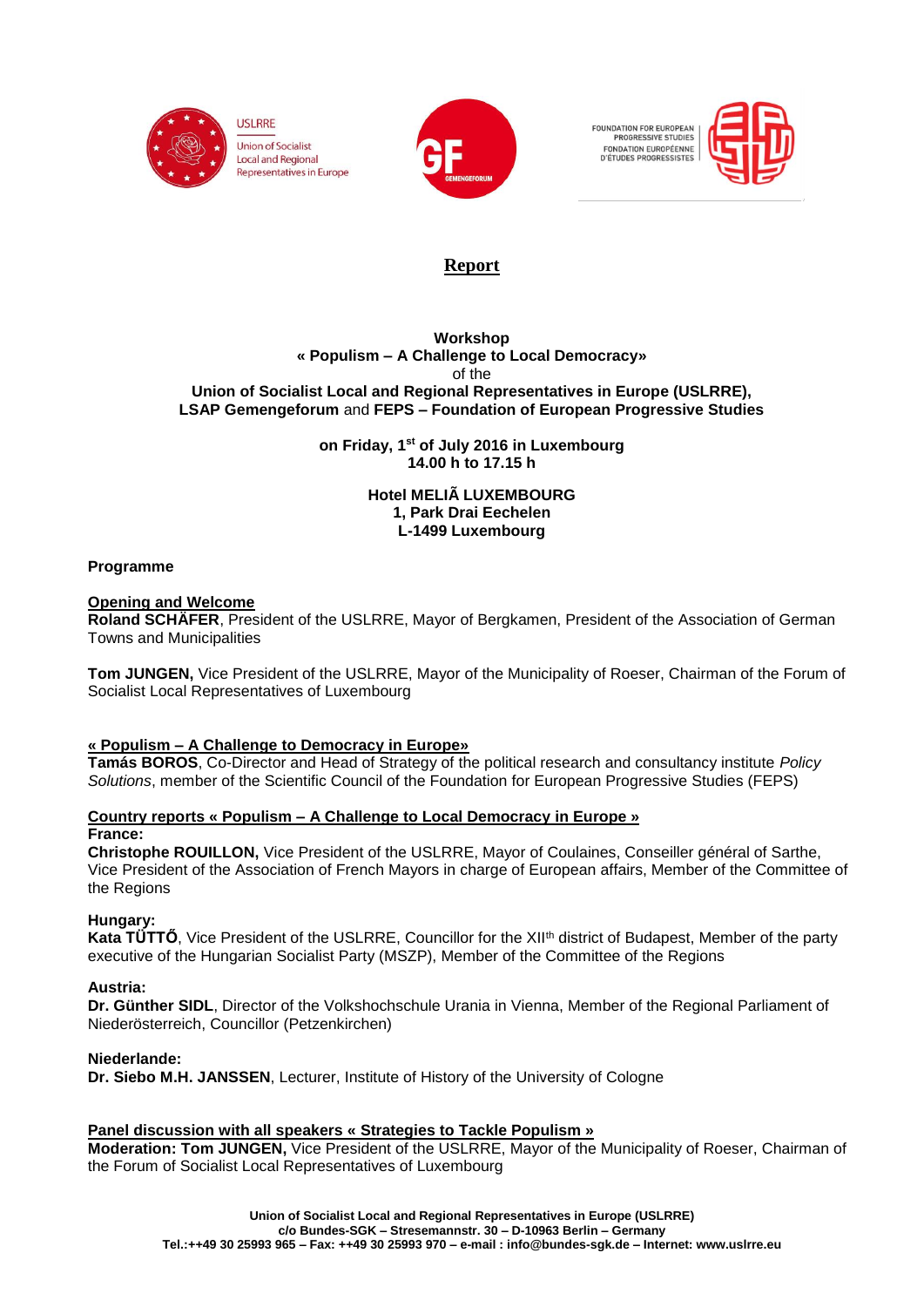## **Statement of Tamás BOROS,**

#### **Co-Director and Head of Strategy of the political research and consultancy institute Policy Solutions, member of the Scientific Council of the Foundation for European Progressive Studies (FEPS)**

#### **« Populism – A Challenge to Democracy in Europe**

In his presentation (annex 1) Tamás Boros, who is member of FEPS' Scientific Council and co-director of Policy Solutions, overviewed three topics:

'What is the definition of populism?',

'What is the current state of populism in Europe?', and

'How local progressive politicians can react to populism?'

Mr Boros also spoke about the social background and values of those voters, who support populist parties in Europe. He highlighted the fact that around 30% of European voters choose these parties throughout the European Union, and that in 8 MSs rightwing populists are already in government. Addressing the feeling of insecurity and social inequalities within the EU should be the top priority for progressive parties to halt the increase of antiestablishment attitude. It is also essential to debate with populist politicians, not 'quarantine' or ignore them.

## **Statement of Kata TÜTTŐ,**

**Vice President of the USLRRE, Councillor for the XIIth district of Budapest, Member of the party executive of the Hungarian Socialist Party (MSZP), Member of the Committee of the Regions**

#### **Populism in Hungary**

Since 2010 Hungary has an "illiberal" populist government. From the very start it is creating outside enemies to « unify the nation » and creating the illusion that it is only them, FIDESZ who can protect the Hungarians.

First in 2012 the Hungarian government started a « freedom fight » against the IMF, there where advertisements everywhere that the IMF wants to force property tax and austerity policy.

In 2014 after the national elections, the European Parliament election campaign of FIDESZ was only one message: "Respect to the Hungarians".

In the beginning of 2015 the government launched a billboard campaign on immigration and terrorism, the country was filled with billboards saying : « If you come to Hungary you have to respect our culture », « If you come to Hungary you can't take the Hungarian's jobs » (see presentation : annex 2). FIDESZ combined migration and terrorism and ignored the refugees, everyone was called a migrant who is a potential terrorist. The government launched a « national consultation », every household received a letter with questions on migration and terrorism, the turnout was low, but the outcome of this survey « suggested », that the Hungarians want the government to protect them.

The government is proposing a referendum now, it will be held in October 2015, on the rejection of the European migration quota. The message of the campaign is: « Let's send a message to Brussels, so they will understand", that Hungarians say no to migration and terrorism ».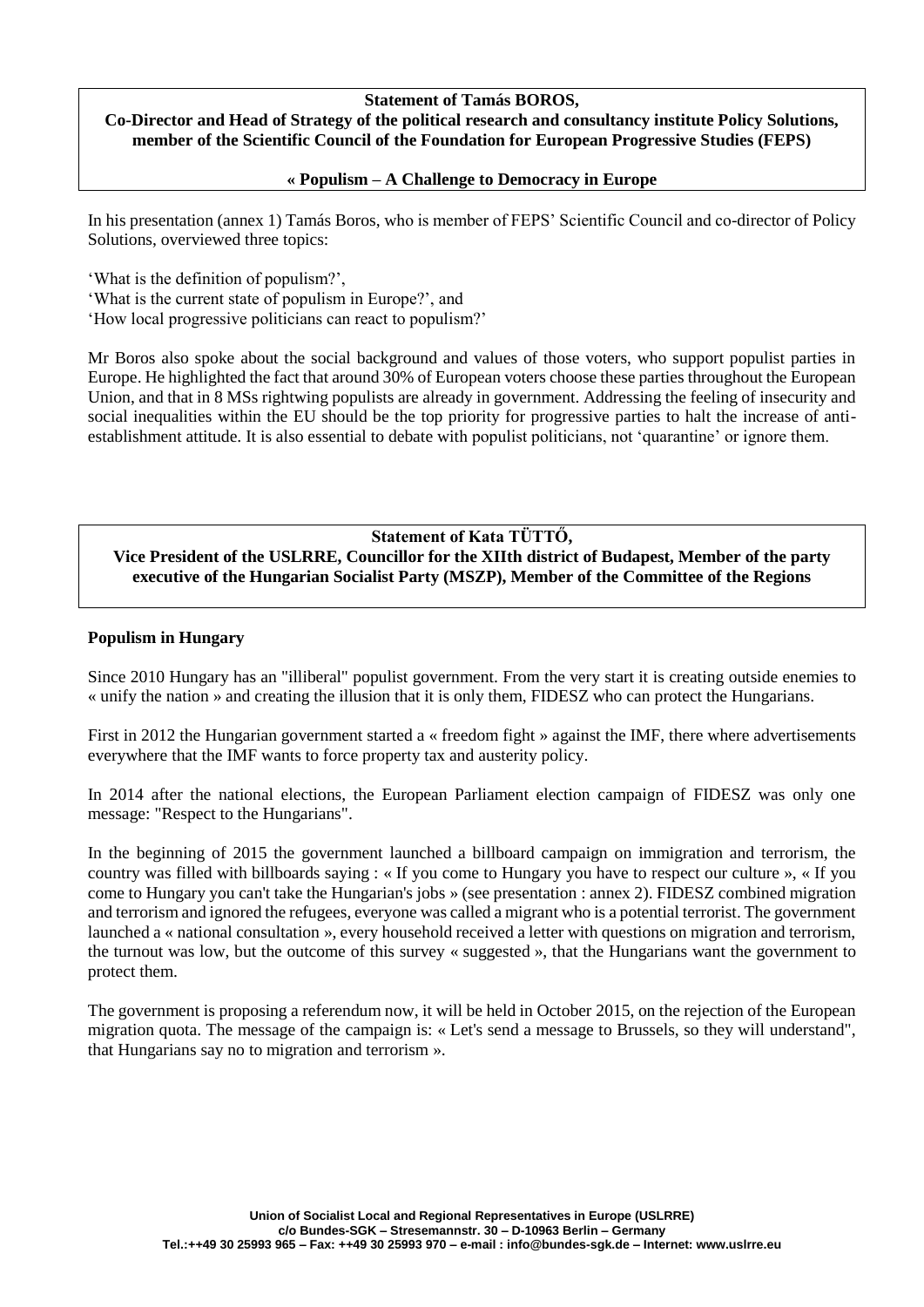## **Statement of Christophe ROUILLON,**

**Vice President of the USLRRE, Mayor of Coulaines, Conseiller général of Sarthe, Vice President of the Association of French Mayors in charge of European affairs, Member of the Committee of the Regions,**

## **"Populism against the people: let's become popular again!"**

"Reformists are caught between right-wing and left-wing populists who each purport to provide simple solutions to the issues a complicated world.

On the right, the nationalists have changed appearance, but they secretly remain faithful to the totalitarian regimes that were overthrown 70 years ago.

On the left, the members of the movement and the communists ride the wave of rejecting the elites in power and forgetting the heritage of the Soviet regime.

In this media competition of loudmouths or fairground showmen, the Social Democrats' technical and sensible proposals seem dull and unambitious.

The example of the British referendum, Donald Trump's campaign in the USA, or the match "Marine Le Pen - Jean-Luc Mélanchon" illustrate well this difficulty of being heard in a barrage of polemics, lies, and provocations.

In France, Marine Le Pen's Front National only controls 26 municipalities in 36,000. Yet, the Front National gained many delegates in the European elections of 2014 (22 in 74 with 24.86% of votes) and in the regional elections in 2014 (358 in 1758, 27.73% of votes). That is a real danger in the light of the upcoming Presidential election in May 2017!

The way out of this political corner is in holding Europe up once again as our new frontier, based on our values and the human wealth of 500 million European citizens.

We also have to tread a careful line between the need to put forward a number of strong proposals (investment, research, education, energy transition, security, citizenship,...) and the need not to create any further illusions that lead to disappointment and, eventually, rejection.

Finally, our language has to be accessible to the largest number of people and our tone has to be more persuasive, more on the offensive.

Our style needs to be more authentic, sometimes less conspicuous, cooler, closer to the ground.

In short, to counter the nationalists and anti-Europeans, we have to be popular without being populist."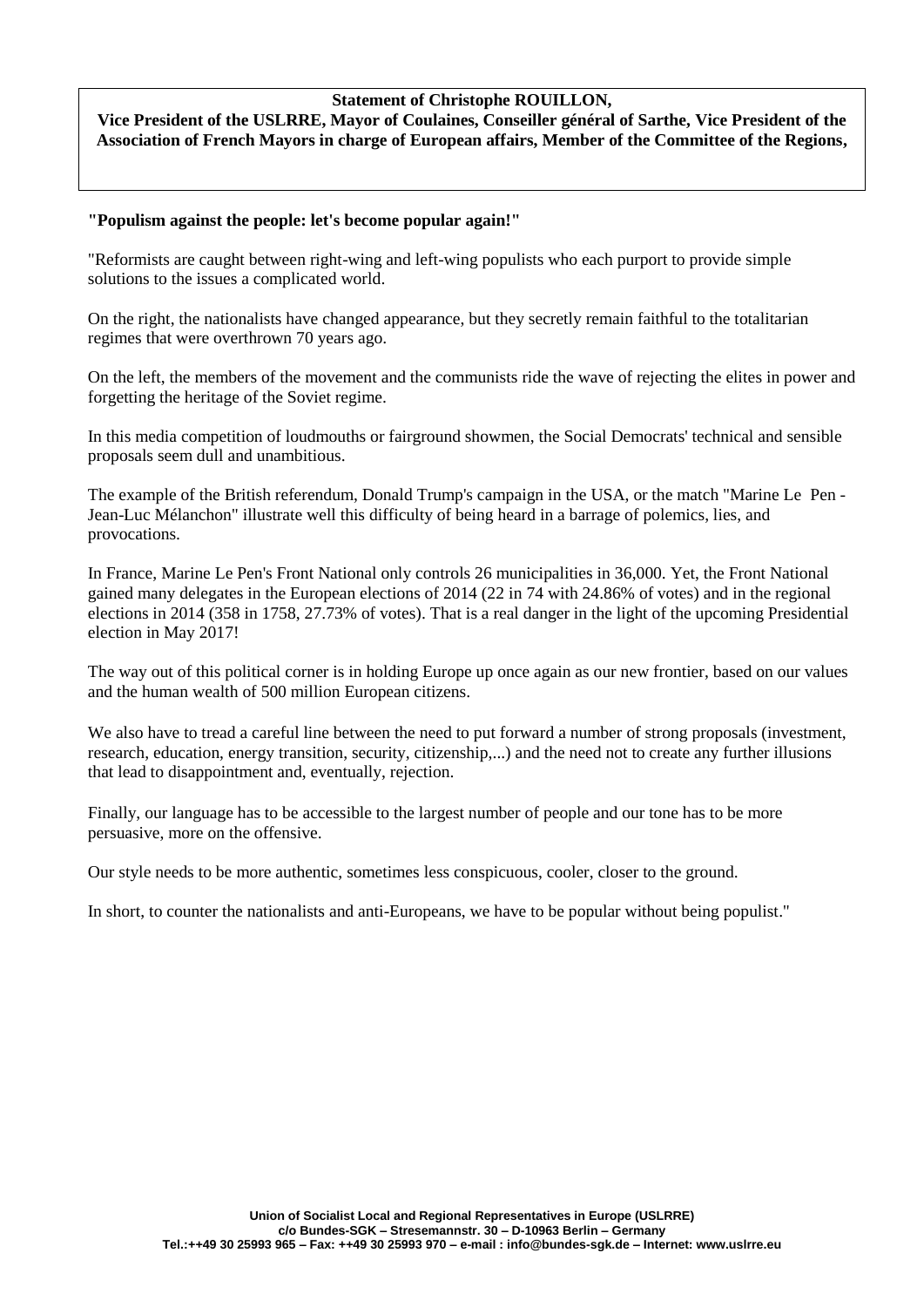## **Statement of Dr. Günther SIDL, Director of the Volkshochschule Urania in Vienna, Member of the Regional Parliament of Niederösterreich, Councillor (Petzenkirchen)**

The debate with right-wing populist tendencies in Austria is essentially limited to the Freedom Party of Austria (FPÖ). The main messages of this movement are the fight against the "political establishment", the threatened "foreign infiltration" and "Islamisation" which, in their view, is already taking place. When the Freedom Party says "we, together, down here against them up there", they primarily mean that they represent "ordinary people" against "aloof traditional parties", which allegedly "only look after their own interests." This was particularly effective in Austria, as a system of stability was set up after the Second World War between the Social Democratic Party and the People's Party. The criticism of excessive migration and related "Islamisation" according to the FPÖ – is applied to all areas of politics. They are constantly comparing with what could be done, i.e. how the situation would be better if there were fewer people with a migration background in Austria. This argument is used particularly in connection with unemployment and the challenges faced by the health care system. Due to the current majority situation, a specific discussion is taking place within the Social Democratic Party as to how to deal with the Freedom Party with respect to forming a possible government. There is a valid federal party convent decision against forming a coalition with the FPÖ, yet the reality is different in the municipalities and in one state, the Burgenland.

The election of the Federal President is particularly interesting now. The Constitutional Court declared the runoff ballot void on grounds of formal irregularities. For the first time in the Second Republic, there is no candidate from the two former main parties and the result of the first run-off round between the Freedom Party's candidate, Nobert Hofer, and the former chair of the Austrian Greens, Alexander Van der Bellen, was extremely close. However, the latter came out on top.